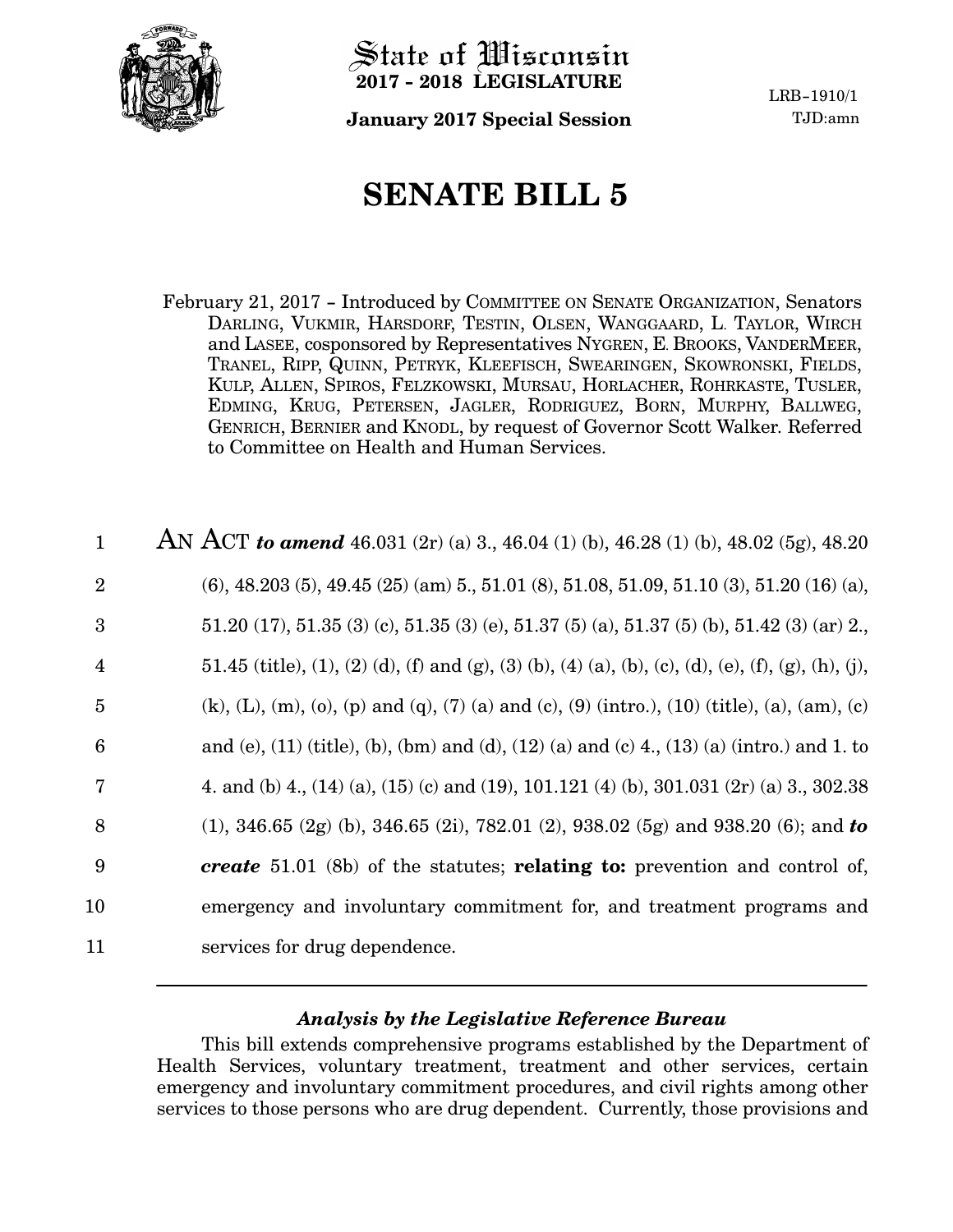services apply only to alcoholics and those who are intoxicated as a result of the use of alcohol.

The current emergency detention criteria and procedures for alcoholics and intoxicated persons, which are different from the traditional emergency detention criteria and procedures, specify that either an intoxicated person who has threatened, attempted, or inflicted physical harm on himself or herself or another and is likely to inflict physical harm unless committed or a person incapacitated by alcohol may be committed and brought to a facility for emergency treatment upon the petition of an individual and pending a preliminary hearing, which the court must schedule within 48 hours of receipt of the petition. Currently, three adults may petition the court for involuntary commitment of a person for use of alcohol, which is a separate procedure from a traditional involuntary commitment procedure. The petition for involuntary commitment must 1) allege habitual lack of self-control as to the use of alcohol to the extent that health is substantially impaired or endangered and social or economic functioning is substantially disrupted; 2) allege that the person's condition is evidenced by a pattern of conduct that is dangerous to the person or others; 3) state that the person is a child or state facts sufficient for a determination of indigency; 4) be supported by the affidavit of each petitioner who has personal knowledge of the factual basis for the allegations; and 5) contain a statement of each petitioner who does not have personal knowledge for the basis of his or her belief. The court must set a preliminary hearing on the petition to determine whether there is probable cause to believe that the allegations in the petition are true and then, if probable cause is found, must set a full hearing on the involuntary commitment. The bill extends these emergency and involuntary commitment procedures to persons who have drug dependence, who are incapacitated by use of other drugs, and who habitually lack self-control as to the use of drugs. The bill does not change the current criteria or procedures for involuntary commitment of a drug dependent person under the traditional involuntary commitment for treatment provision.

For further information see the *state and local* fiscal estimate, which will be printed as an appendix to this bill.

## *The people of the state of Wisconsin, represented in senate and assembly, do enact as follows:*

| $\mathbf 1$    | <b>SECTION 1.</b> 46.031 $(2r)$ (a) 3. of the statutes is amended to read:             |
|----------------|----------------------------------------------------------------------------------------|
| $\overline{2}$ | 46.031 $(2r)$ (a) 3. Is for the treatment of alcoholics <u>or persons who are drug</u> |
| 3              | dependent in treatment facilities which have not been approved by the department       |
| $\overline{4}$ | in accordance with s. $51.45(8)$ .                                                     |
| $\overline{5}$ | <b>SECTION 2.</b> 46.04 (1) (b) of the statutes is amended to read:                    |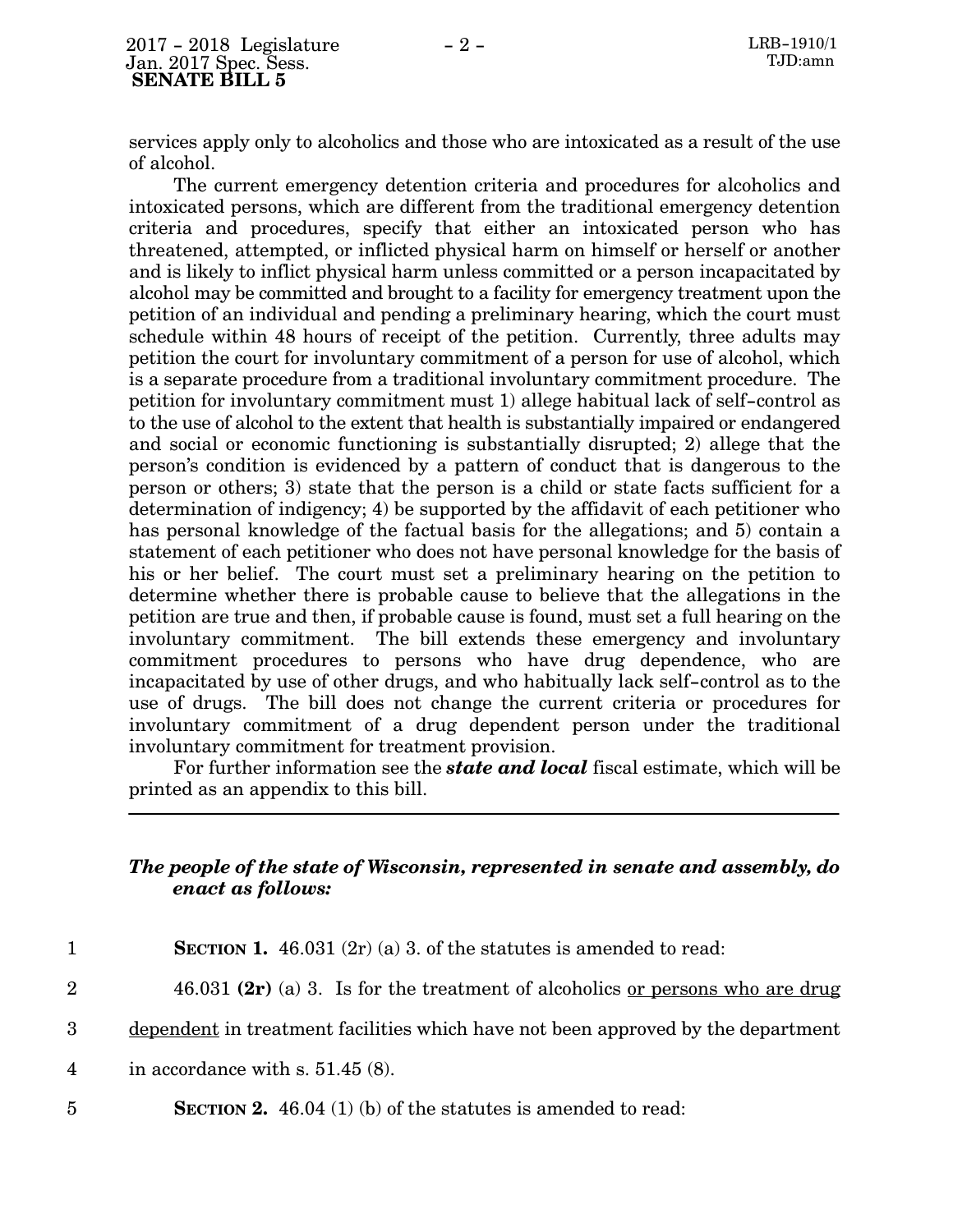| $\mathbf{1}$     | 46.04 (1) (b) "Drug dependent" has the meaning specified under s. $51.01$ (8)               |
|------------------|---------------------------------------------------------------------------------------------|
| $\boldsymbol{2}$ | $(8b)$ .                                                                                    |
| 3                | SECTION 3. 46.28 (1) (b) of the statutes is amended to read:                                |
| $\overline{4}$   | 46.28 (1) (b) "Chronically disabled" means any person who is alcoholic,                     |
| $\overline{5}$   | developmentally disabled, drug dependent, or mentally ill, as defined in s. 51.01 (1),      |
| $6\phantom{.}6$  | $(5)$ , $(8)$ $(8b)$ , and $(13)$ , or any person who is physically disabled.               |
| 7                | <b>SECTION 4.</b> 48.02 (5g) of the statutes is amended to read:                            |
| 8                | 48.02 (5g) "Drug dependent" has the meaning given in s. $51.01$ (8) (8b).                   |
| 9                | <b>SECTION 5.</b> 48.20 (6) of the statutes is amended to read:                             |
| 10               | 48.20(6) If the child is believed to be an intoxicated person who has threatened,           |
| 11               | attempted, or inflicted physical harm on himself or herself or on another and is likely     |
| 12               | to inflict such physical harm unless committed, or is incapacitated by alcohol or           |
| 13               | another drug, the person taking the child into physical custody, the intake worker.         |
| 14               | or other appropriate person shall proceed under s. 51.45 (11).                              |
| 15               | <b>SECTION 6.</b> 48.203 (5) of the statutes is amended to read:                            |
| 16               | 48.203 (5) If the adult expectant mother is believed to be an intoxicated person            |
| 17               | who has threatened, attempted, or inflicted physical harm on herself or on another          |
| 18               | and is likely to inflict such physical harm unless committed, or is incapacitated by        |
| 19               | alcohol <u>or another drug</u> , the person taking the adult expectant mother into physical |
| 20               | custody, the intake worker, or other appropriate person shall proceed under s. 51.45        |
| 21               | (11).                                                                                       |
| 22               | SECTION 7. $49.45(25)(am)5$ . of the statutes is amended to read:                           |
| 23               | 49.45 (25) (am) 5. Is drug dependent, as defined under s. $51.01$ (8) (8b).                 |
| 24               | SECTION 8. 51.01 (8) of the statutes is amended to read:                                    |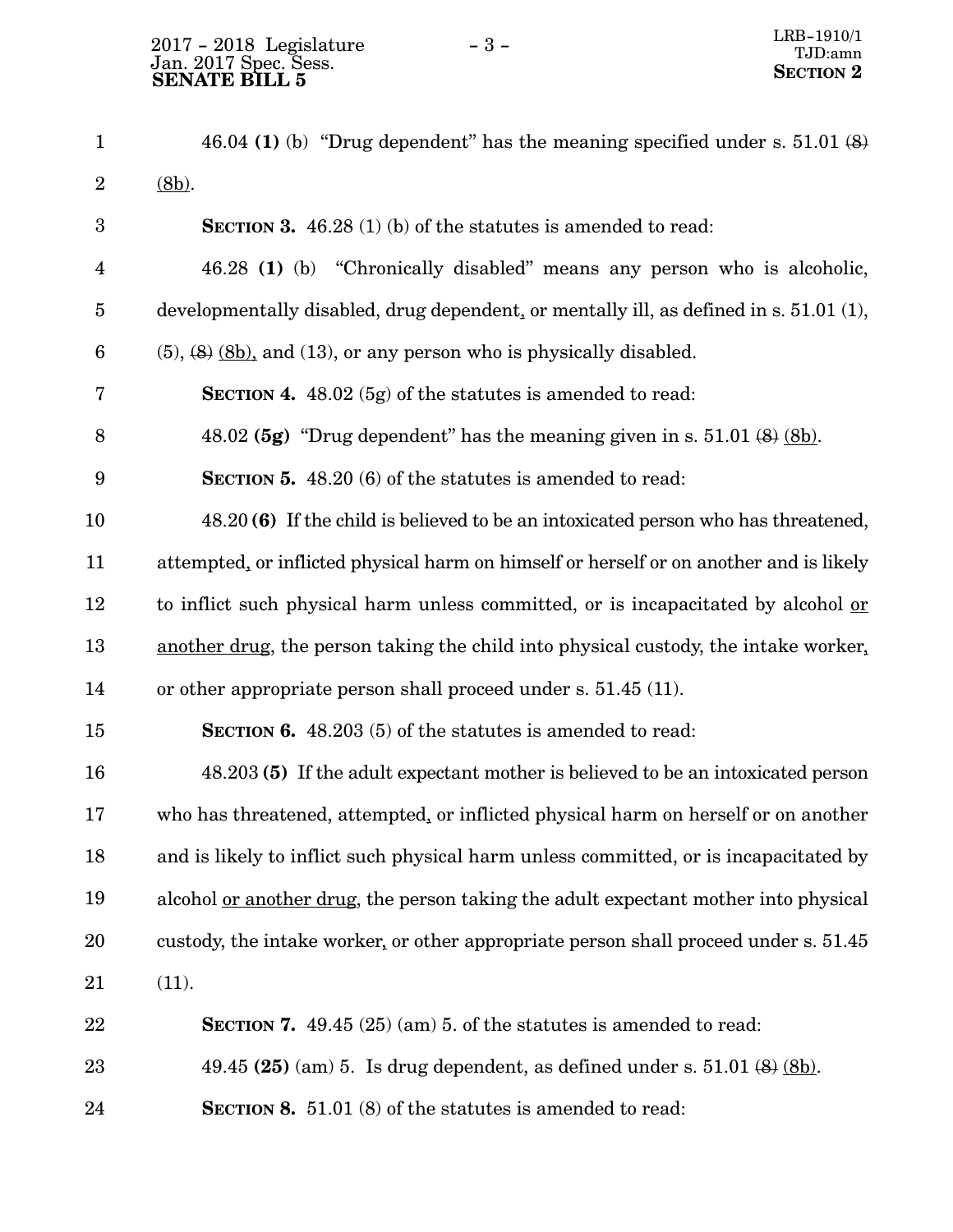|             | 51.01 (8) "Drug dependent dependence" means a person who uses disease that             |
|-------------|----------------------------------------------------------------------------------------|
| $2^{\circ}$ | is characterized by the dependency of a person on one or more drugs to the extent that |
|             | the person's health is substantially impaired or his or her social or economic         |
| 4           | functioning is substantially disrupted.                                                |

**SECTION 9.** 51.01 (8b) of the statutes is created to read: 5

51.01 **(8b)** "Drug dependent" means suffering from drug dependence. 6

**SECTION 10.** 51.08 of the statutes is amended to read: 7

**51.08 Milwaukee County Mental Health Complex.** Any county having a population of 500,000 or more may, pursuant to s. 46.17, establish and maintain a county mental health complex. The county mental health complex shall be a hospital devoted to the detention and care of drug addicts, alcoholics, chronic patients, and mentally ill persons whose mental illness is acute. Such hospital shall be governed pursuant to s. 46.21. Treatment of alcoholics and persons who are drug dependent at the county mental health complex is subject to approval by the department under s. 51.45 (8). The county mental health complex established pursuant to this section is subject to rules promulgated by the department concerning hospital standards. The county board may not sell the county mental health complex under this section without approval of the Milwaukee County mental health board. 8 9 10 11 12 13 14 15 16 17 18

19

**SECTION 11.** 51.09 of the statutes is amended to read:

**51.09 County hospitals.** Any county having a population of less than 500,000 may establish a hospital or facilities for the detention and care of mentally ill persons, alcoholics, and drug addicts; and in connection therewith a hospital or facility for the care of cases afflicted with pulmonary tuberculosis. County hospitals established pursuant to this section are subject to rules promulgated by the department concerning hospital standards, including standards for alcoholic 20 21 22 23 24 25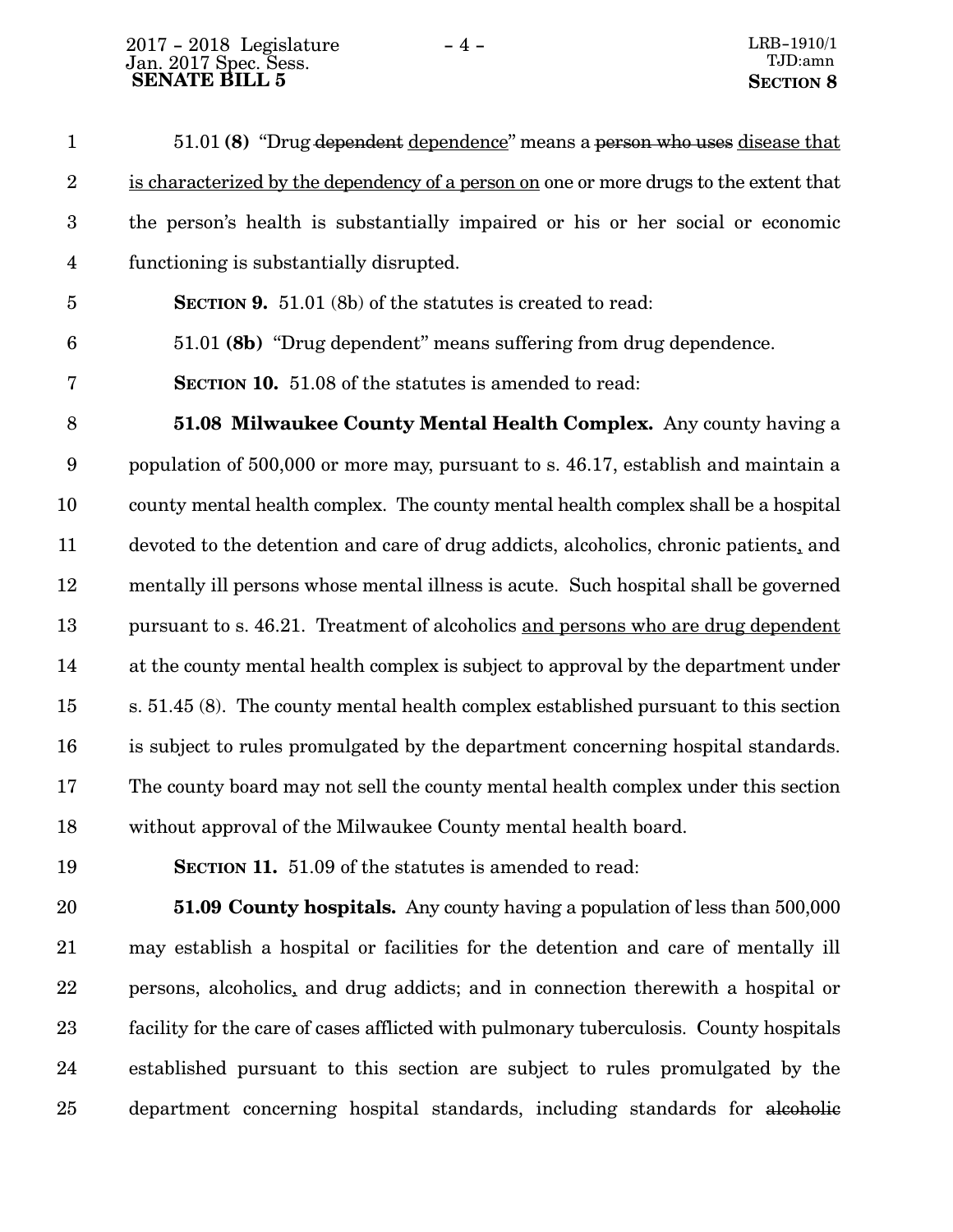## Jan. 2017 Spec. Sess.  $2017 - 2018$  Legislature  $-5 -$  LRB-1910/1  **SENATE BILL 5**

treatment facilities under s. 51.45 (8) for alcoholics and persons who are drug dependent. 1 2

**SECTION** 12. 51.10 (3) of the statutes is amended to read: 51.10 **(3)** Voluntary admission of adult alcoholics and adults who are drug dependent shall be in accordance with s. 51.45 (10). **SECTION 13.** 51.20 (16) (a) of the statutes is amended to read: 51.20 **(16)** (a) Except in the case of alcoholic commitments under s. 51.45 (13), any patient who is involuntarily committed for treatment under this chapter, may on the patient's own verified petition, except in the case of a minor who is under 14 years of age, or on the verified petition of the patient's guardian, relative, friend, or any person providing treatment under the order of commitment, request a reexamination or request the court to modify or cancel an order of commitment. **SECTION 14.** 51.20 (17) of the statutes is amended to read: 51.20 **(17)** RIGHT TO REEVALUATION. With the exception of alcoholic commitments under s. 51.45 (13), every patient committed involuntarily to a board under this chapter shall be reevaluated by the treatment staff or visiting physician within 30 days after the commitment, and within 3 months after the initial 3 4 5 6 7 8 9 10 11 12 13 14 15 16 17

reevaluation, and again thereafter at least once each 6 months for the purpose of determining whether such patient has made sufficient progress to be entitled to transfer to a less restrictive facility or discharge. The findings of such reevaluation shall be written and placed with the patient's treatment record, and a copy shall be sent to the board which that has responsibility for the patient and to the committing court. 18 19 20 21 22 23

**SECTION 15.** 51.35 (3) (c) of the statutes is amended to read:

24

#### - 5 -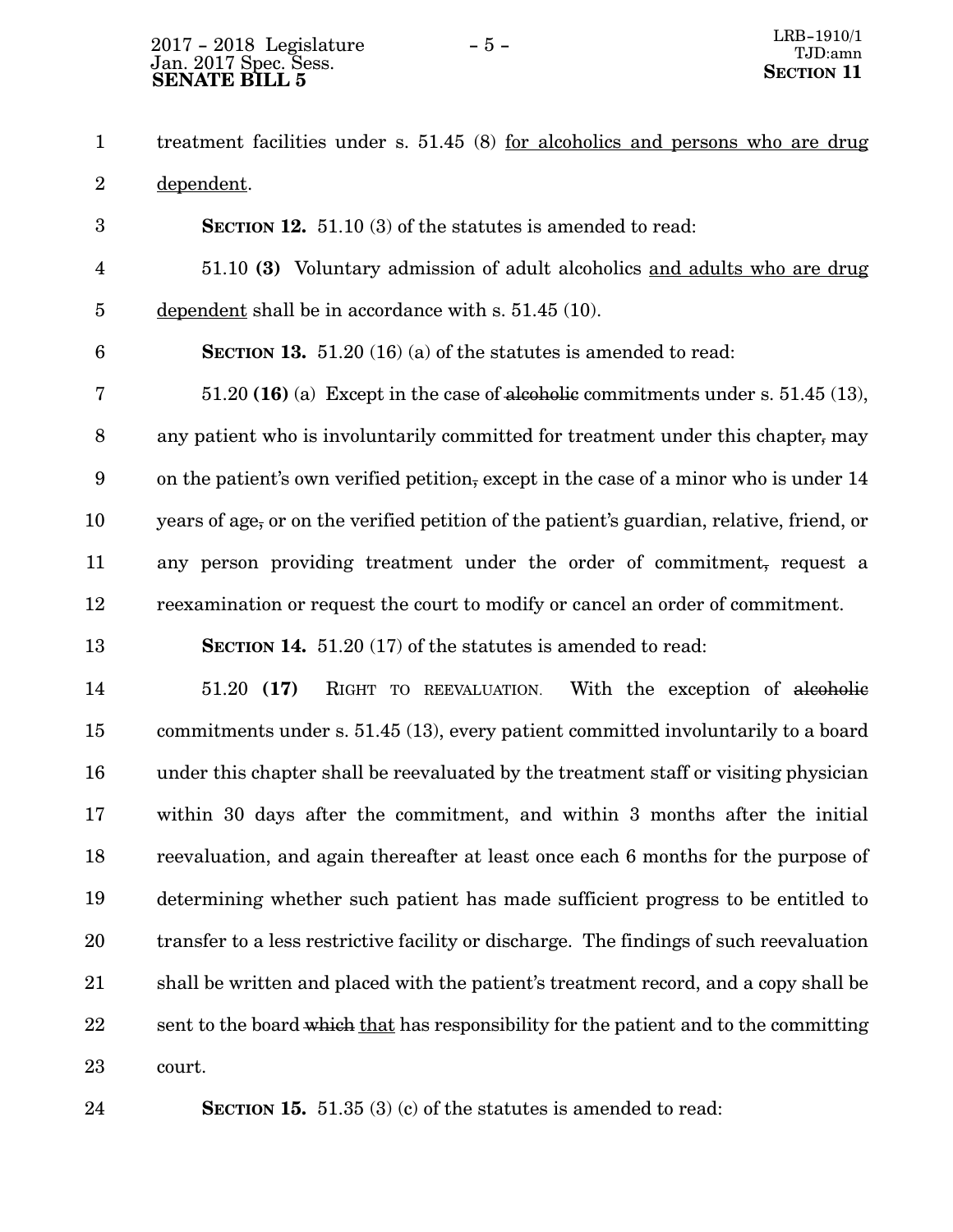16

51.35 **(3)** (c) A licensed psychologist of a juvenile correctional facility or a secured residential care center for children and youth or a licensed physician of the department of corrections, who has reason to believe that any individual confined in the juvenile correctional facility or secured residential care center for children and youth, in his or her opinion, has a mental illness, drug dependency, or developmental disability and is dangerous as described in s.  $51.20(1)(a)$  2., or is an alcoholic and is dangerous and is an alcoholic or a person who is drug dependent as described in s. 51.45 (13) (a) 1. and 2., shall file a written report with the superintendent of the juvenile correctional facility or secured residential care center for children and youth, stating the nature and basis of the belief. If the superintendent, upon review of the allegations in the report, determines that transfer is appropriate, he or she shall file a petition according to s. 51.20 or 51.45 in the court assigned to exercise jurisdiction under chs. 48 and 938 of the county where the juvenile correctional facility or secured residential care center for children and youth is located. The court shall hold a hearing according to procedures provided in s. 51.20 or 51.45 (13). 1 2 3 4 5 6 7 8 9 10 11 12 13 14 15

**SECTION 16.** 51.35 (3) (e) of the statutes is amended to read:

51.35 **(3)** (e) The department of corrections may authorize emergency transfer of an individual from a juvenile correctional facility or a secured residential care center for children and youth to a state treatment facility if there is cause to believe that the individual has a mental illness, drug dependency, or developmental disability and exhibits conduct that constitutes a danger as described under s. 51.20 (1) (a) 2. a., b., c., or d. to the individual or to others, has a mental illness, is dangerous, and satisfies the standard under s.  $51.20$  (1) (a) 2. e., or is an alcoholic and is dangerous and is an alcoholic or a person who is drug dependent as provided in s. 51.45 (13) (a) 1. and 2. The custodian of the sending juvenile correctional facility or 17 18 19 20 21 22 23 24 25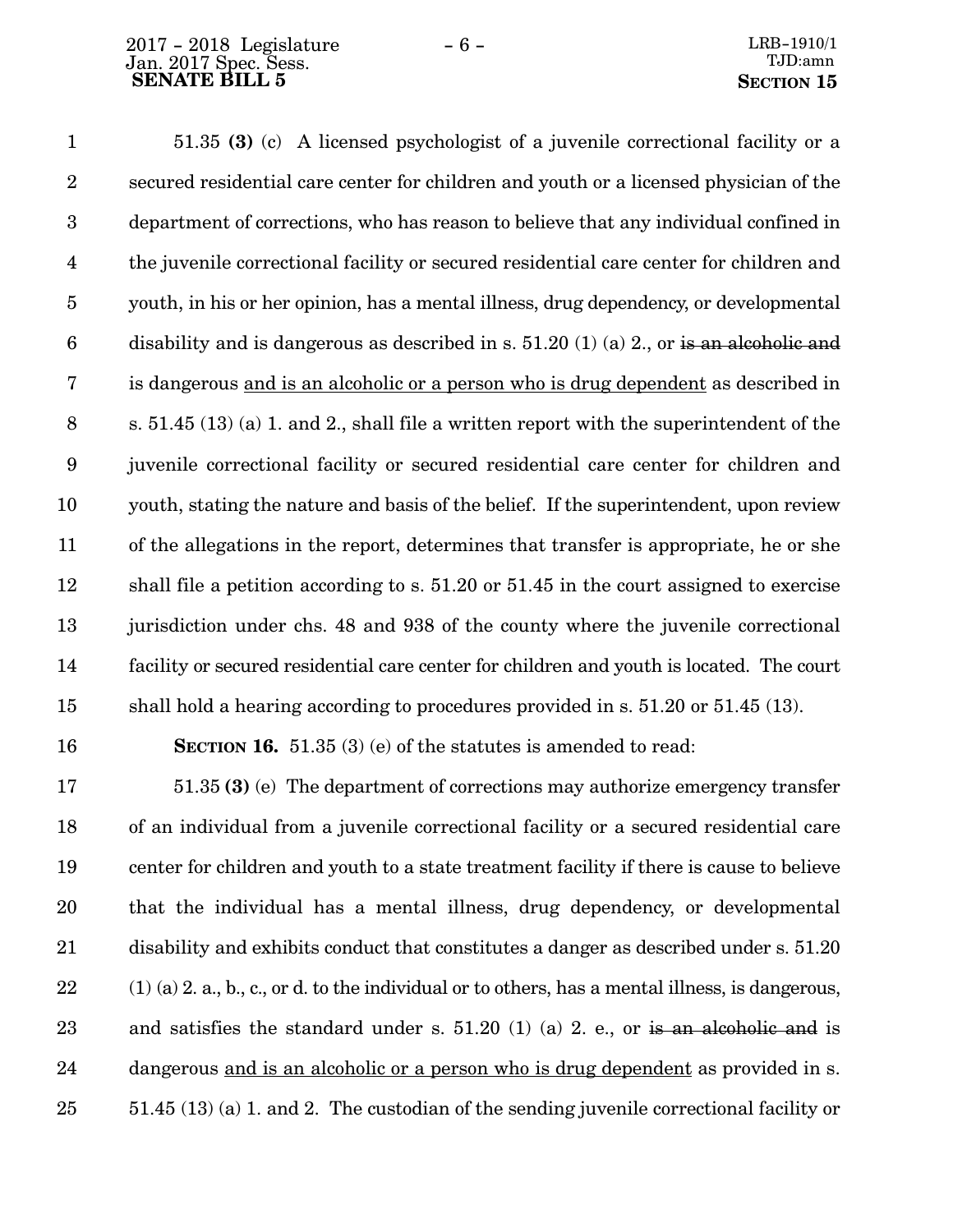## Jan. 2017 Spec. Sess.  $2017 - 2018$  Legislature  $-7 -$  LRB-1910/1 **SENATE BILL 5**<br>**SENATE BILL 5**

secured residential care center for children and youth shall execute a statement of emergency detention or petition for emergency commitment for the individual and deliver it to the receiving state treatment facility. The department of health services shall file the statement or petition with the court within 24 hours after the subject individual is received for detention or commitment. The statement or petition shall conform to s.  $51.15(4)$  or  $(5)$  or  $51.45(12)(b)$ . After an emergency transfer is made, the director of the receiving facility may file a petition for continued commitment under s. 51.20 (1) or 51.45 (13) or may return the individual to the juvenile correctional facility or secured residential care center for children and youth from which the transfer was made. As an alternative to this procedure, the procedure provided in s. 51.15 or 51.45 (12) may be used, except that no individual may be released without the approval of the court that directed confinement in the juvenile correctional facility or secured residential care center for children and youth. 1 2 3 4 5 6 7 8 9 10 11 12 13

14

**SECTION 17.** 51.37 (5) (a) of the statutes is amended to read:

51.37 **(5)** (a) When a licensed physician or licensed psychologist of a state prison, of a county jail or of the department of corrections reports in writing to the officer in charge of a jail or institution that any prisoner is, in his or her opinion, mentally ill, drug dependent, or developmentally disabled and is appropriate for treatment as described in s. 51.20 (1), or is an alcoholic and is dangerous and is an alcoholic or a person who is drug dependent as described in s. 51.45 (13) (a) 1. and 2.; or that the prisoner is mentally ill, drug dependent, developmentally disabled or is an alcoholic and is in need of psychiatric or psychological treatment, and that the prisoner voluntarily consents to a transfer for treatment, the officer shall make a written report to the department of corrections which may transfer the prisoner if a voluntary application is made and the department of health services consents. If 15 16 17 18 19 20 21 22 23 24 25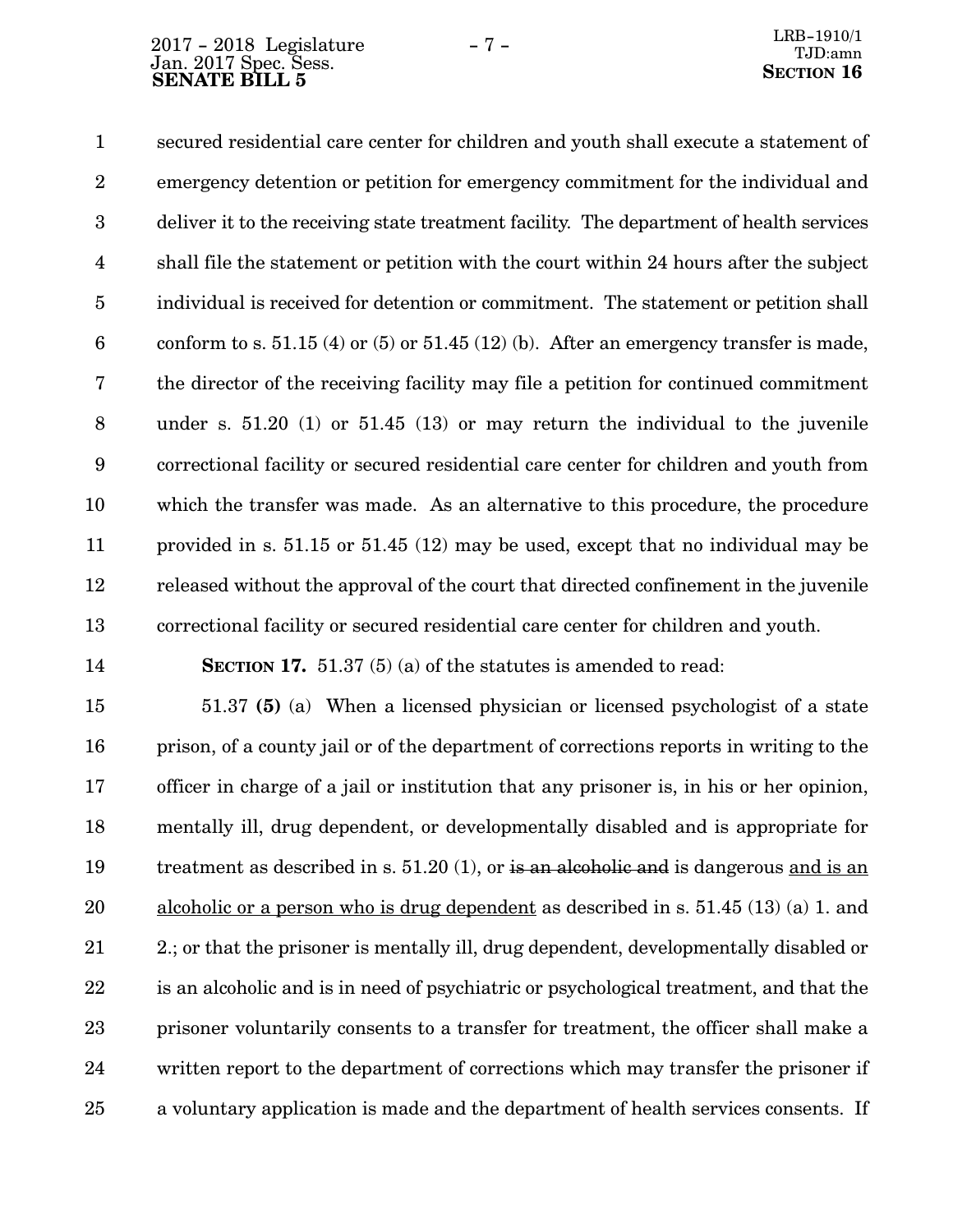voluntary application is not made, the department of corrections may file a petition for involuntary commitment under s.  $51.20$  (1) or  $51.45$  (13). Any time spent by a prisoner in an institution designated under sub. (3) or s. 51.37 (2), 1983 stats., shall be included as part of the individual's sentence. 1 2 3 4

5

**SECTION 18.** 51.37 (5) (b) of the statutes is amended to read:

51.37 **(5)** (b) The department of corrections may authorize an emergency transfer of an individual from a prison, jail or other criminal detention facility to a state treatment facility if there is cause to believe that the individual is mentally ill, drug dependent or developmentally disabled and exhibits conduct which constitutes a danger as described in s.  $51.20(1)(a)$  2. a., b., c. or d. of physical harm to himself or herself or to others, or is mentally ill and satisfies the standard under s. 51.20 (1) (a) 2. e. or is an alcoholic and is dangerous and is an alcoholic or a person who is drug dependent as provided in s. 51.45 (13) (a) 1. and 2. The correctional custodian of the sending institution shall execute a statement of emergency detention or petition for emergency commitment for the individual and deliver it to the receiving state treatment facility. The department of health services shall file the statement or petition with the court within 24 hours after receiving the subject individual for detention. The statement or petition shall conform to s.  $51.15(4)$  or  $(5)$  or  $51.45(12)$ (b). After an emergency transfer is made, the director of the receiving facility may file a petition for continued commitment under s. 51.20 (1) or 51.45 (13) or may return the individual to the institution from which the transfer was made. As an alternative to this procedure, the emergency detention procedure in s. 51.15 or 51.45 (12) may be used, except that no prisoner may be released without the approval of the court which directed confinement in the institution. 6 7 8 9 10 11 12 13 14 15 16 17 18 19 20 21 22 23 24

25

**SECTION 19.** 51.42 (3) (ar) 2. of the statutes is amended to read: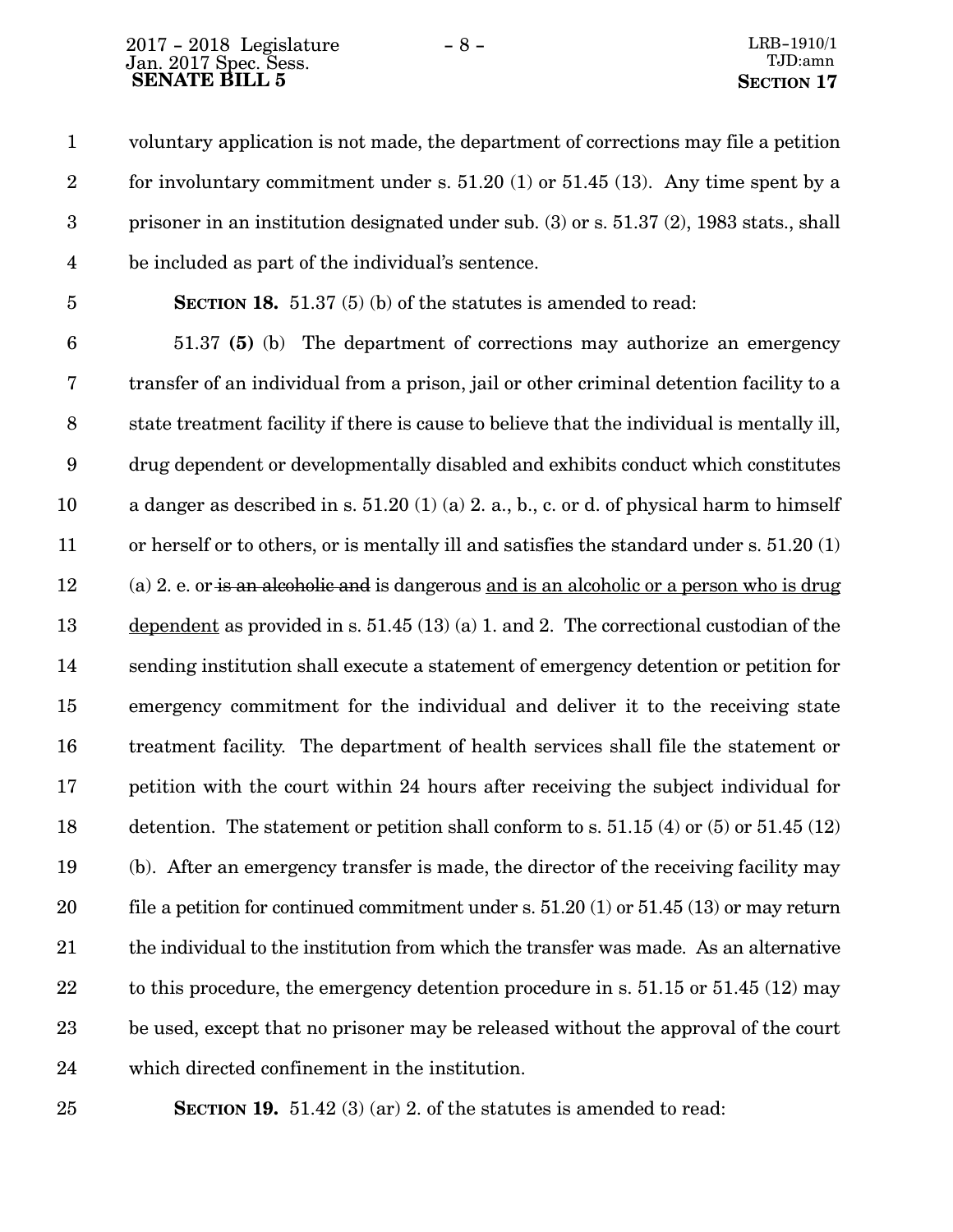## Jan. 2017 Spec. Sess.  $2017 - 2018$  Legislature  $-9 -$ **SENATE BILL 5**<br>**SENATE BILL 5**

|                | $51.42$ (3) (ar) 2. Enter into contracts for the use of any facility as an approved     |
|----------------|-----------------------------------------------------------------------------------------|
| 2              | public treatment facility under s. 51.45 for the treatment of alcoholics or persons who |
| 3 <sup>1</sup> | are drug dependent if the county department of community programs deems it to be        |
| $\overline{4}$ | an effective and economical course to follow.                                           |

**SECTION 20.** 51.45 (title), (1), (2) (d), (f) and (g), (3) (b), (4) (a), (b), (c), (d), (e), (f), (g), (h), (j), (k), (L), (m), (o), (p) and (q), (7) (a) and (c), (9) (intro.), (10) (title), (a),  $(\text{am})$ , (c) and (e), (11) (title), (b), (bm) and (d), (12) (a) and (c) 4., (13) (a) (intro.) and 1. to 4. and (b) 4.,  $(14)$  (a),  $(15)$  (c) and  $(19)$  of the statutes are amended to read: 5 6 7 8

**51.45** (title) **Prevention and control of alcoholism and drug dependence. (1)** DECLARATION OF POLICY. It is the policy of this state that alcoholics, persons who are drug dependent, and intoxicated persons may not be subjected to criminal prosecution because of their consumption of alcohol beverages or other drugs but rather should be afforded a continuum of treatment in order that they may lead normal lives as productive members of society. 9 10 11 12 13 14

**(2)** (d) "Incapacitated by alcohol or another drug" means that a person, as a result of the use of or withdrawal from alcohol or another drug, is unconscious or has his or her judgment otherwise so impaired that he or she is incapable of making a rational decision, as evidenced objectively by such indicators as extreme physical debilitation, physical harm or threats of harm to himself or herself or to any other person, or to property. 15 16 17 18 19 20

21

(f) "Intoxicated person" means a person whose mental or physical functioning is substantially impaired as a result of the use of alcohol, a controlled substance, a controlled substance analog, or another drug. 22 23

 $(g)$  "Treatment" means the broad range of emergency, outpatient, intermediate, and inpatient services and care, including diagnostic evaluation, medical, surgical, 24 25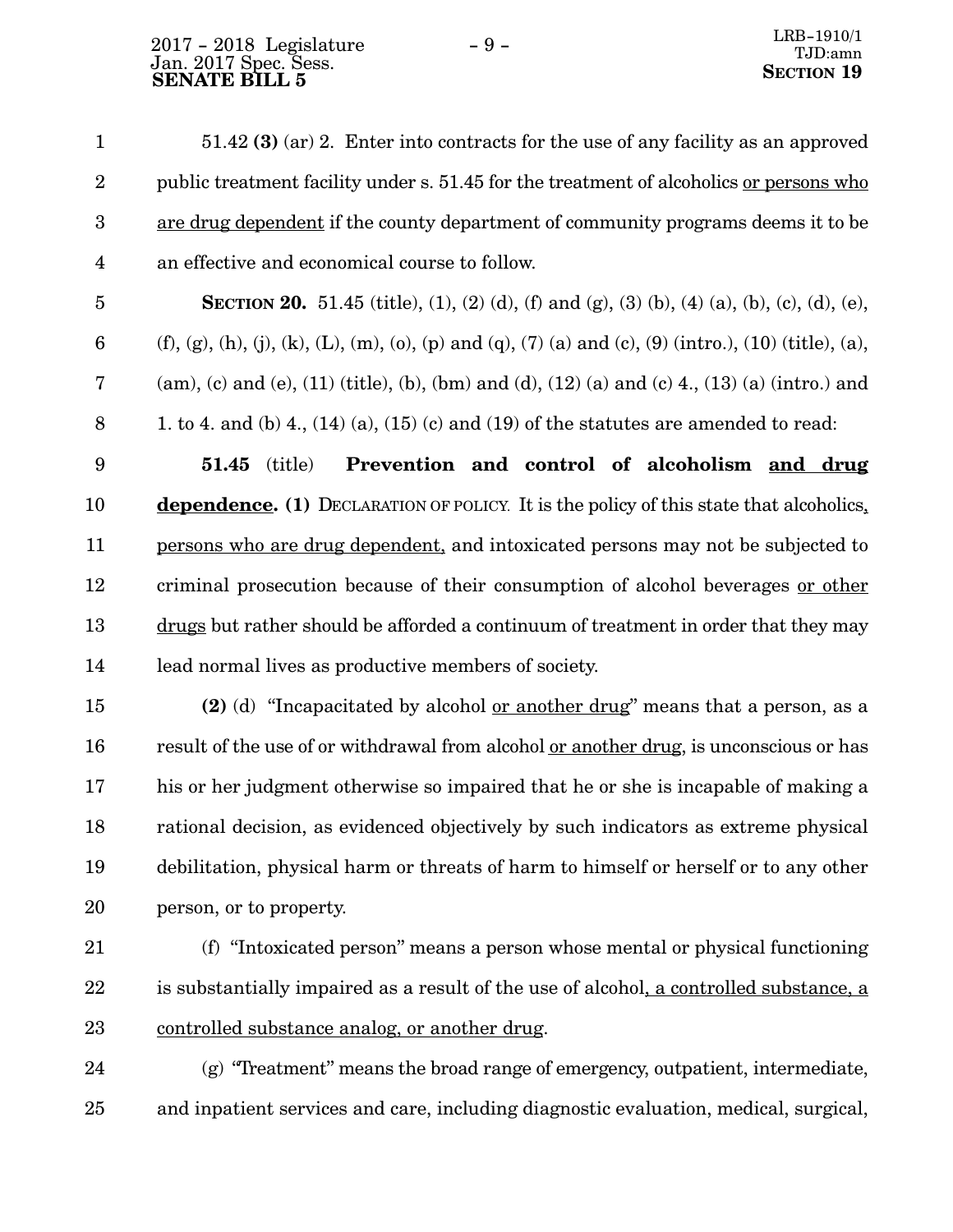psychiatric, psychological, and social service care, vocational rehabilitation and career counseling, which may be extended to alcoholics, persons who are drug dependent, and intoxicated persons, and psychiatric, psychological and social service care which may be extended to their families. Treatment may also include, but shall not be replaced by, physical detention of persons, in an approved treatment facility, who are involuntarily committed or detained under sub. (12) or (13). 1 2 3 4 5 6

**(3)** (b) Make contracts necessary or incidental to the performance of its duties and the execution of its powers, including contracts with public and private agencies, organizations, and individuals to pay them for services rendered or furnished to alcoholics, persons who are drug dependent, or intoxicated persons. 7 8 9 10

**(4)** (a) Develop, encourage and foster statewide, regional, and local plans and programs for the prevention of alcoholism and drug dependence and treatment of alcoholics, persons who are drug dependent, and intoxicated persons in cooperation with public and private agencies, organizations, and individuals and provide technical assistance and consultation services for these purposes. 11 12 13 14 15

(b) Coordinate the efforts and enlist the assistance of all public and private agencies, organizations and individuals interested in prevention of alcoholism and drug dependence and treatment of alcoholics, persons who are drug dependent, and intoxicated persons. 16 17 18 19

(c) Assure that the county department provides treatment for alcoholics, persons who are drug dependent, and intoxicated persons in county, town and municipal institutions for the detention and incarceration of persons charged with or convicted of a violation of a state law or a county, town or municipal ordinance. 20 21 22 23

(d) Cooperate with the department of public instruction, local boards of education, schools, including tribal schools, as defined in s. 115.001 (15m), police 24 25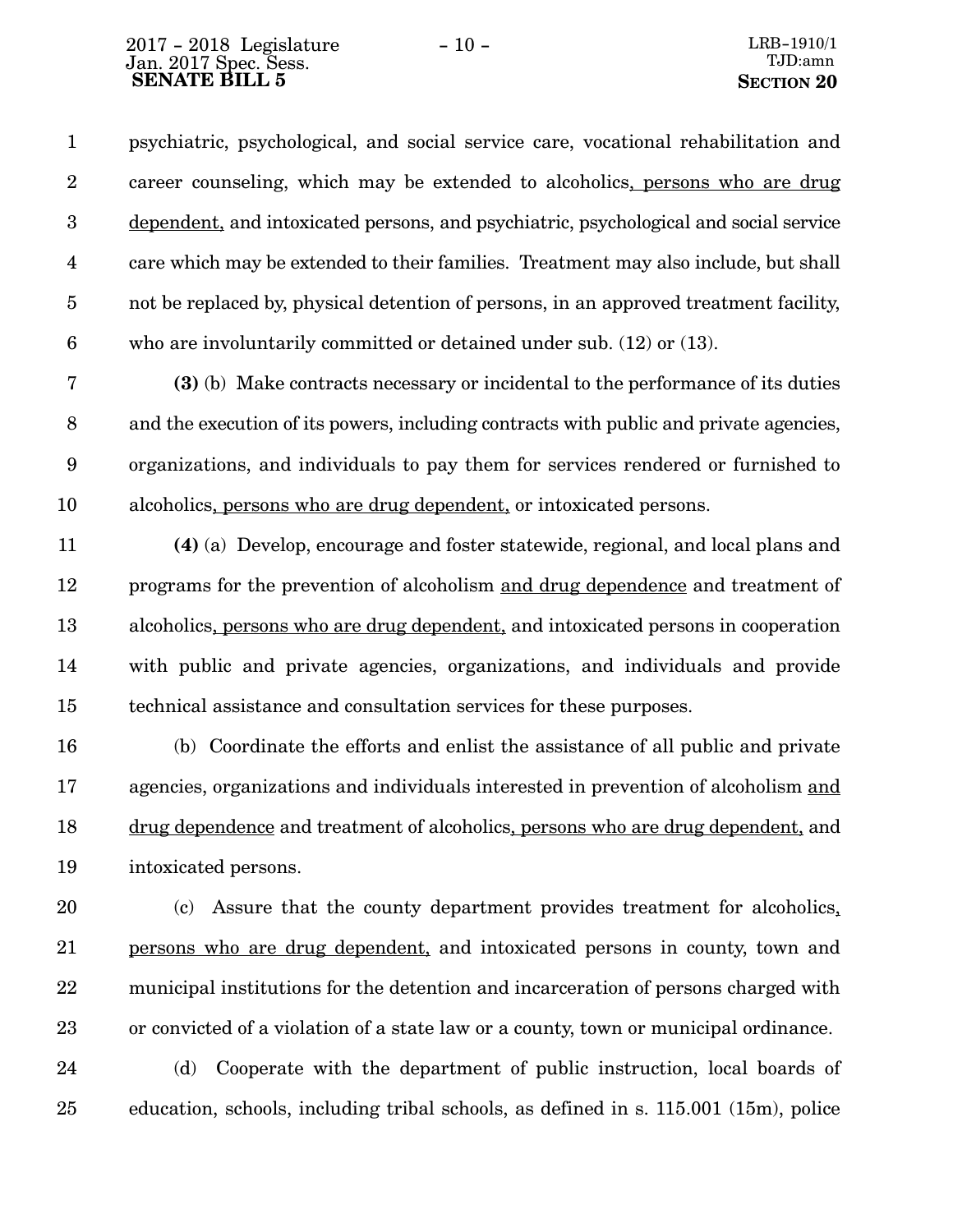departments, courts, and other public and private agencies, organizations, and individuals in establishing programs for the prevention of alcoholism and drug dependence and treatment of alcoholics, persons who are drug dependent, and intoxicated persons, and preparing curriculum materials thereon for use at all levels of school education. 1 2 3 4 5

6

(e) Prepare, publish, evaluate and disseminate educational material dealing with the nature and effects of alcohol and other drugs. 7

8

(f) Develop and implement and assure that county departments develop and implement, as an integral part of treatment programs, an educational program for use in the treatment of alcoholics, persons who are drug dependent, and intoxicated persons, which program shall include the dissemination of information concerning the nature and effects of alcohol and other drugs. 9 10 11 12

(g) Organize and foster training programs for all persons engaged in treatment of alcoholics, persons who are drug dependent, and intoxicated persons. 13 14

(h) Sponsor and encourage research into the causes and nature of alcoholism and drug dependence and treatment of alcoholics, persons who are drug dependent, and intoxicated persons, and serve as a clearinghouse for information relating to alcoholism and drug dependence. 15 16 17 18

(j) Advise the governor or the state health planning and development agency under P.L. 93-641, as amended, in the preparation of a comprehensive plan for treatment of alcoholics, persons who are drug dependent, and intoxicated persons for inclusion in the state's comprehensive health plan. 19 20 21 22

(k) Review all state health, welfare and treatment plans to be submitted for federal funding under federal legislation, and advise the governor or the state health planning and development agency under P.L. 93-641, as amended, on provisions to 23 24 25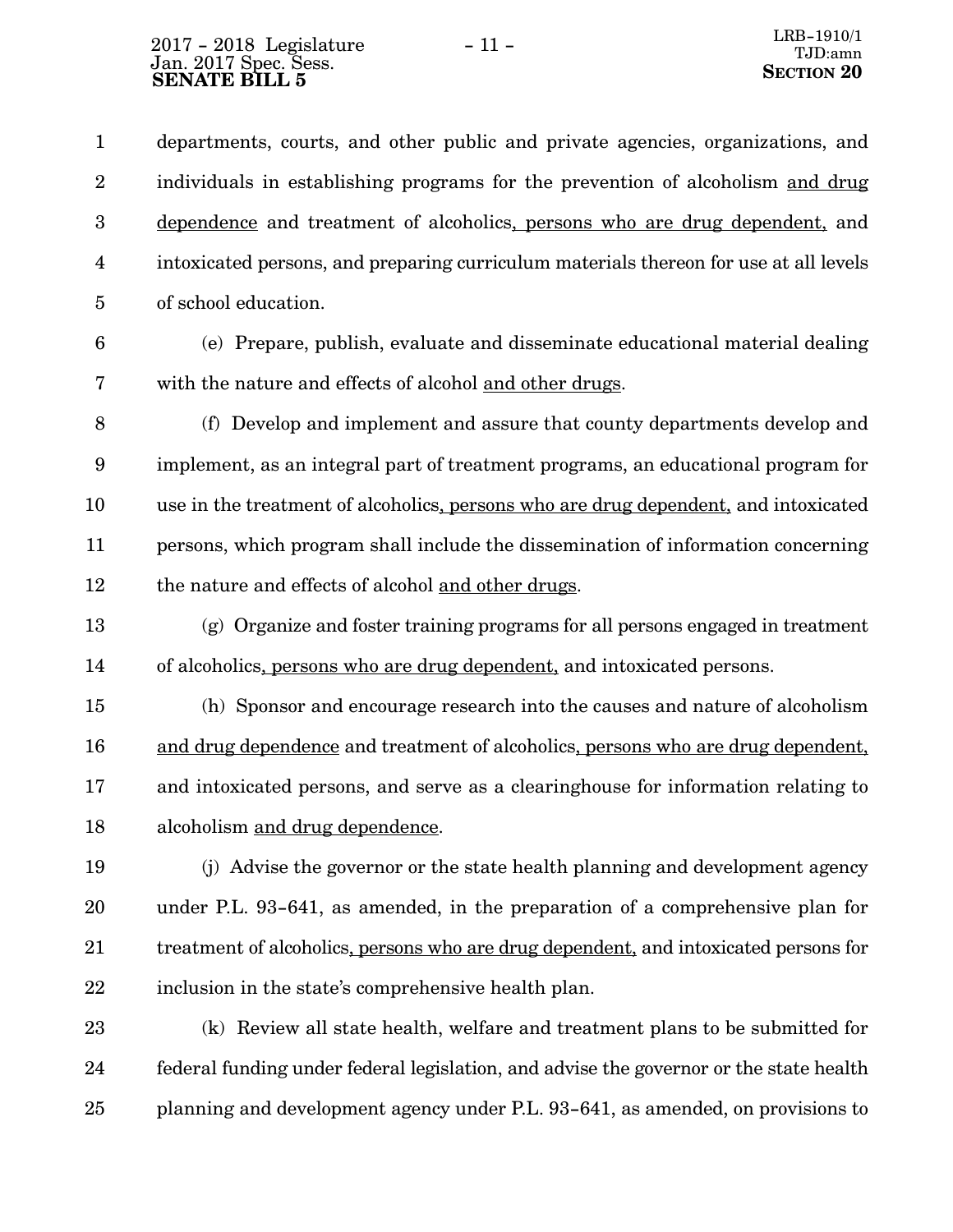be included relating to alcoholics, persons who are drug dependent, and intoxicated persons. 1 2

(L) Develop and maintain, in cooperation with other state agencies, local governments and businesses and industries in the state, appropriate prevention, treatment and rehabilitation programs and services for alcohol abuse and, alcoholism, controlled substance use, and drug dependence among employees thereof. 3 4 5 6 7

(m) Utilize the support and assistance of interested persons in the community, particularly recovered alcoholics and recovered drug dependent persons, to encourage alcoholics and persons who are drug dependent voluntarily to undergo treatment. 8 9 10 11

(o) Encourage general hospitals and other appropriate health facilities to admit without discrimination alcoholics, persons who are drug dependent, and intoxicated persons and to provide them with adequate and appropriate treatment. 12 13 14

(p) Submit to the governor or the state health planning and development agency under P.L. 93-641, as amended, an annual report covering the activities of the department relating to treatment of alcoholism and drug dependence. 15 16 17

(q) Gather information relating to all federal programs concerning alcoholism and drug dependence, whether or not subject to approval by the department, to assure coordination and avoid duplication of efforts. 18 19 20

**(7)** (a) The department shall establish a comprehensive and coordinated program for the treatment of alcoholics, persons who are drug dependent, and intoxicated persons. 21 22 23

(c) The department shall provide for adequate and appropriate treatment for alcoholics, persons who are drug dependent, and intoxicated persons admitted under 24 25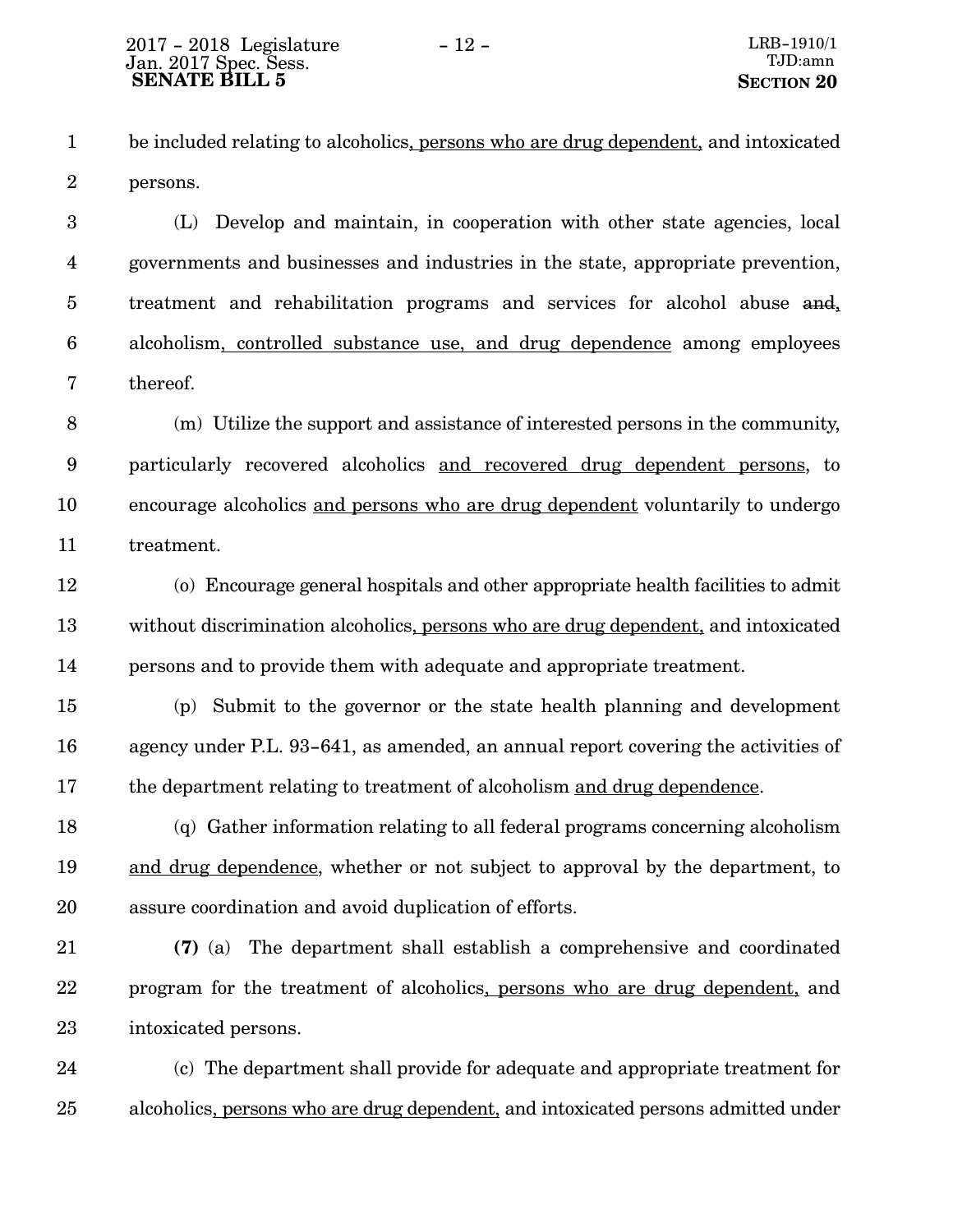subs. (10) to (13). Treatment may not be provided at a correctional institution except for inmates. 1 2

**(9)** ACCEPTANCE FOR TREATMENT; RULES. (intro.) The secretary shall promulgate rules for acceptance of persons into the treatment program, considering available treatment resources and facilities, for the purpose of early and effective treatment of alcoholics, persons who are drug dependent, and intoxicated persons. In promulgating the rules the secretary shall be guided by the following standards: 3 4 5 6 7

**(10)** (title) VOLUNTARY TREATMENT OF ALCOHOLICS AND DRUG DEPENDENT PERSONS. (a) An adult alcoholic or person who is drug dependent may apply for voluntary treatment directly to an approved public treatment facility. If the proposed patient is an individual adjudicated incompetent in this state who has not been deprived by a court of the right to contract, the individual or his or her guardian or other legal representative may make the application. If the proposed patient is an individual adjudicated incompetent in this state who has been deprived by a court of the right to contract, the individual's guardian or other legal representative may make the application. 8 9 10 11 12 13 14 15 16

(am) Except as provided in s. 51.47, a minor may apply for treatment directly to an approved public treatment facility, but only for those forms of treatment specified in sub. (7) (b) 5. and 7. Section 51.13 governs admission of a minor alcoholic or minor who is drug dependent to an inpatient treatment facility. 17 18 19 20

(c) If a patient receiving inpatient care leaves an approved public treatment facility, the patient shall be encouraged to consent to appropriate outpatient or intermediate treatment. If it appears to the superintendent in charge of the treatment facility that the patient is an alcoholic, person who is drug dependent, or intoxicated person who requires help, the county department shall arrange for 21 22 23 24 25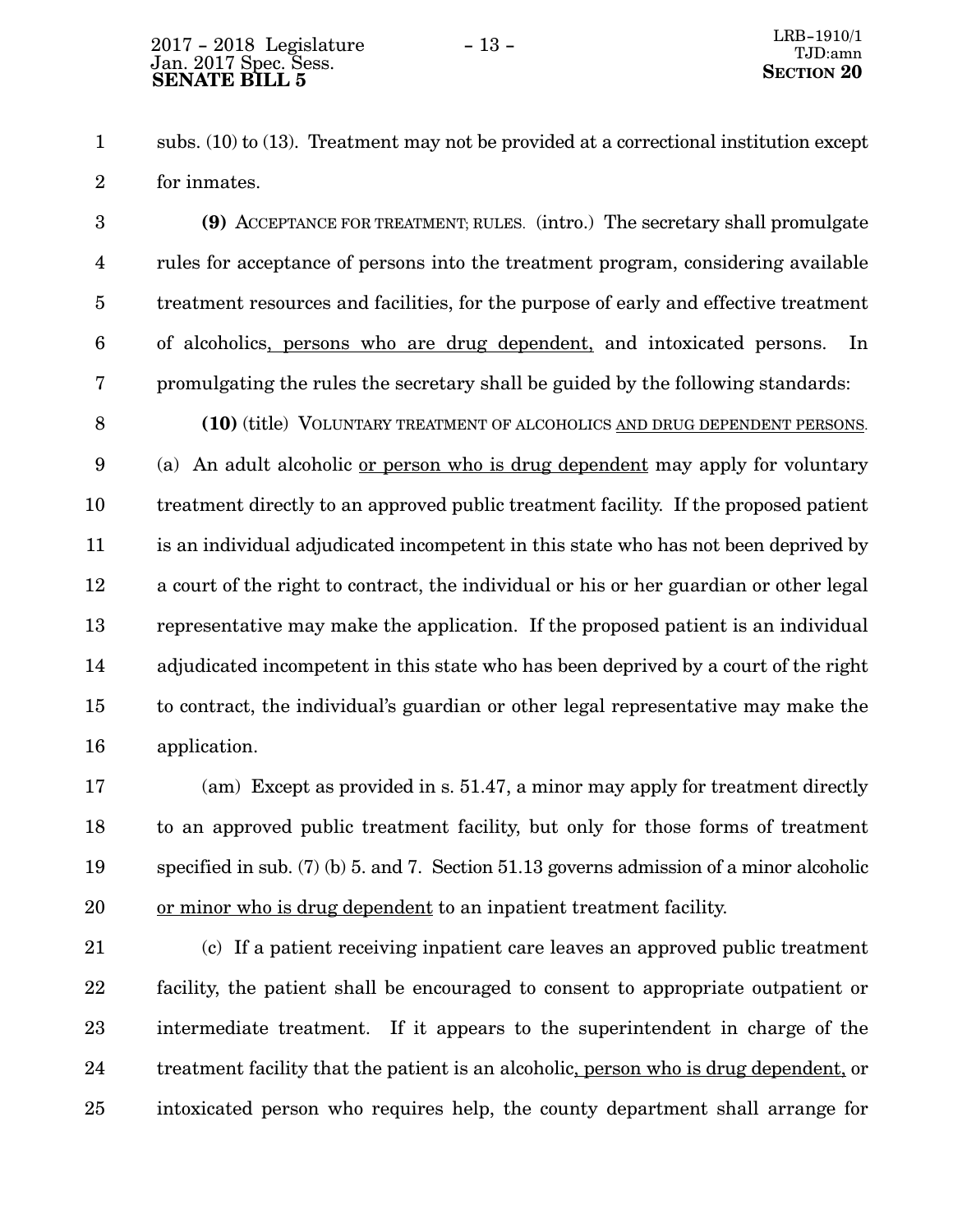assistance in obtaining supportive services and residential facilities. If the patient is an individual who is adjudicated incompetent, the request for discharge from an inpatient facility shall be made by a legal guardian or other legal representative or by the individual who is adjudicated incompetent if he or she was the original applicant. 1 2 3 4 5

- (e) This subsection applies only to admissions of alcoholics and persons who are drug dependent whose care and treatment is to be paid for by the department or a county department. 6 7 8
- **(11)** (title) TREATMENT AND SERVICES FOR INTOXICATED PERSONS AND OTHERS INCAPACITATED BY ALCOHOL OR ANOTHER DRUG. 9 10

(b) A person who appears to be incapacitated by alcohol or another drug shall be placed under protective custody by a law enforcement officer. The law enforcement officer shall either bring such person to an approved public treatment facility for emergency treatment or request a designated person to bring such person to the facility for emergency treatment. If no approved public treatment facility is readily available or if, in the judgment of the law enforcement officer or designated person, the person is in need of emergency medical treatment, the law enforcement officer or designated person upon the request of the law enforcement officer shall take such person to an emergency medical facility. The law enforcement officer or designated person, in detaining such person or in taking him or her to an approved public treatment facility or emergency medical facility, is holding such person under protective custody and shall make every reasonable effort to protect the person's health and safety. In placing the person under protective custody the law enforcement officer may search such person for and seize any weapons. Placement under protective custody under this subsection is not an arrest. No entry or other 11 12 13 14 15 16 17 18 19 20 21 22 23 24 25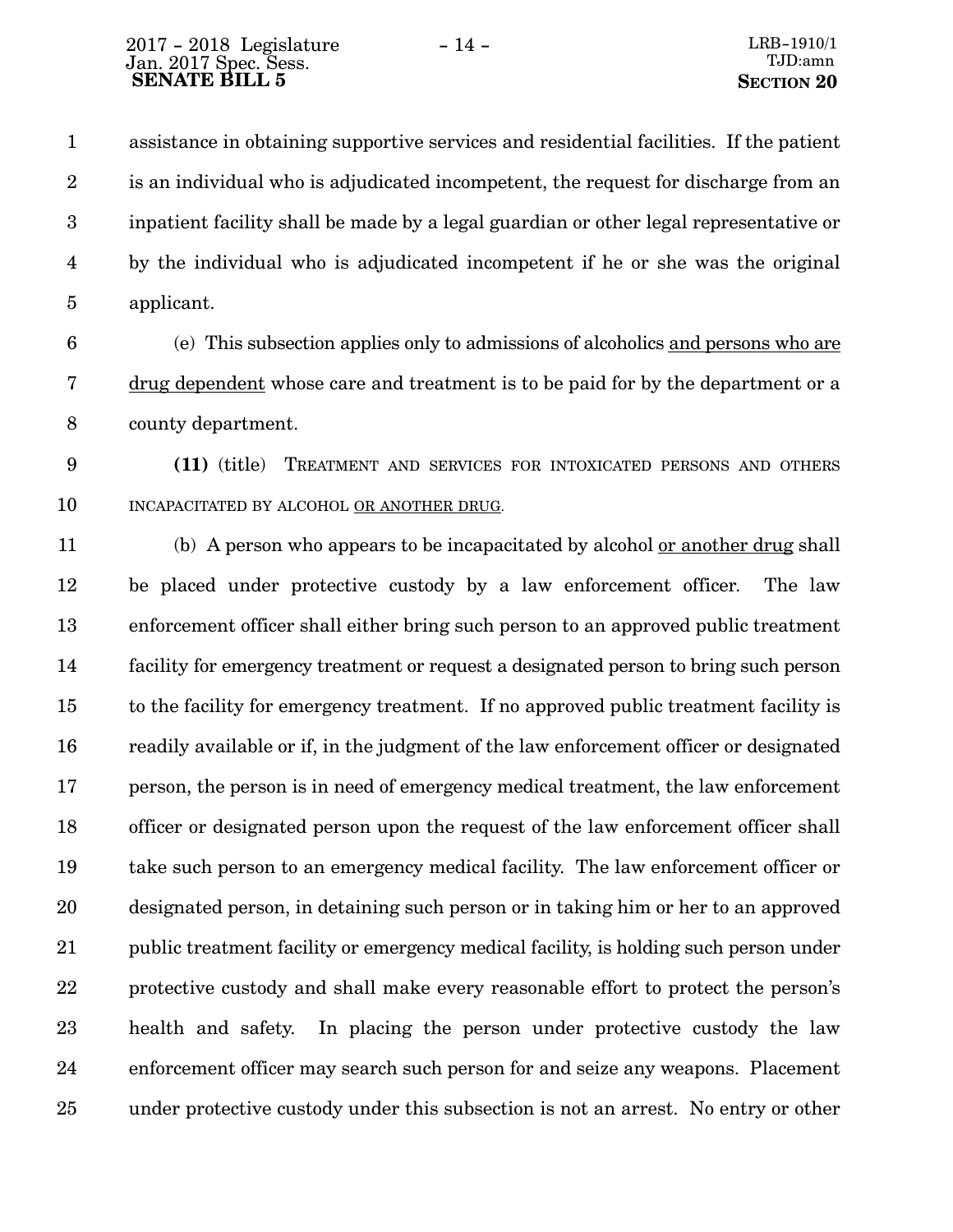record shall be made to indicate that such person has been arrested or charged with a crime. A person brought to an approved public treatment facility under this paragraph shall be deemed to be under the protective custody of the facility upon arrival. 1 2 3 4

(bm) If the person who appears to be incapacitated by alcohol or another drug under par. (b) is a minor, either a law enforcement officer or a person authorized to take a child into custody under ch. 48 or to take a juvenile into custody under ch. 938 may take the minor into custody as provided in par. (b). 5 6 7 8

(d) A person who by examination pursuant to par. (c) is found to be incapacitated by alcohol or another drug at the time of admission, or to have become incapacitated at any time after admission, shall be detained at the appropriate facility for the duration of the incapacity but may not be detained when no longer incapacitated by alcohol or another drug, or if the person remains incapacitated by alcohol or another drug for more than 72 hours after admission as a patient, exclusive of Saturdays, Sundays and legal holidays, unless he or she is committed under sub. (12). A person may consent to remain in the facility as long as the physician or official in charge believes appropriate. 9 10 11 12 13 14 15 16 17

**(12)** (a) An intoxicated person who has threatened, attempted or inflicted physical harm on himself or herself or on another and is likely to inflict such physical harm unless committed, or a person who is incapacitated by alcohol or another drug, may be committed to the county department and brought to an approved public treatment facility for emergency treatment. A refusal to undergo treatment does not constitute evidence of lack of judgment as to the need for treatment. 18 19 20 21 22 23

(c) 4. Set a time for a preliminary hearing under sub. (13) (d), such hearing to be held not later than 48 hours after receipt of a petition under par. (b), exclusive of 24 25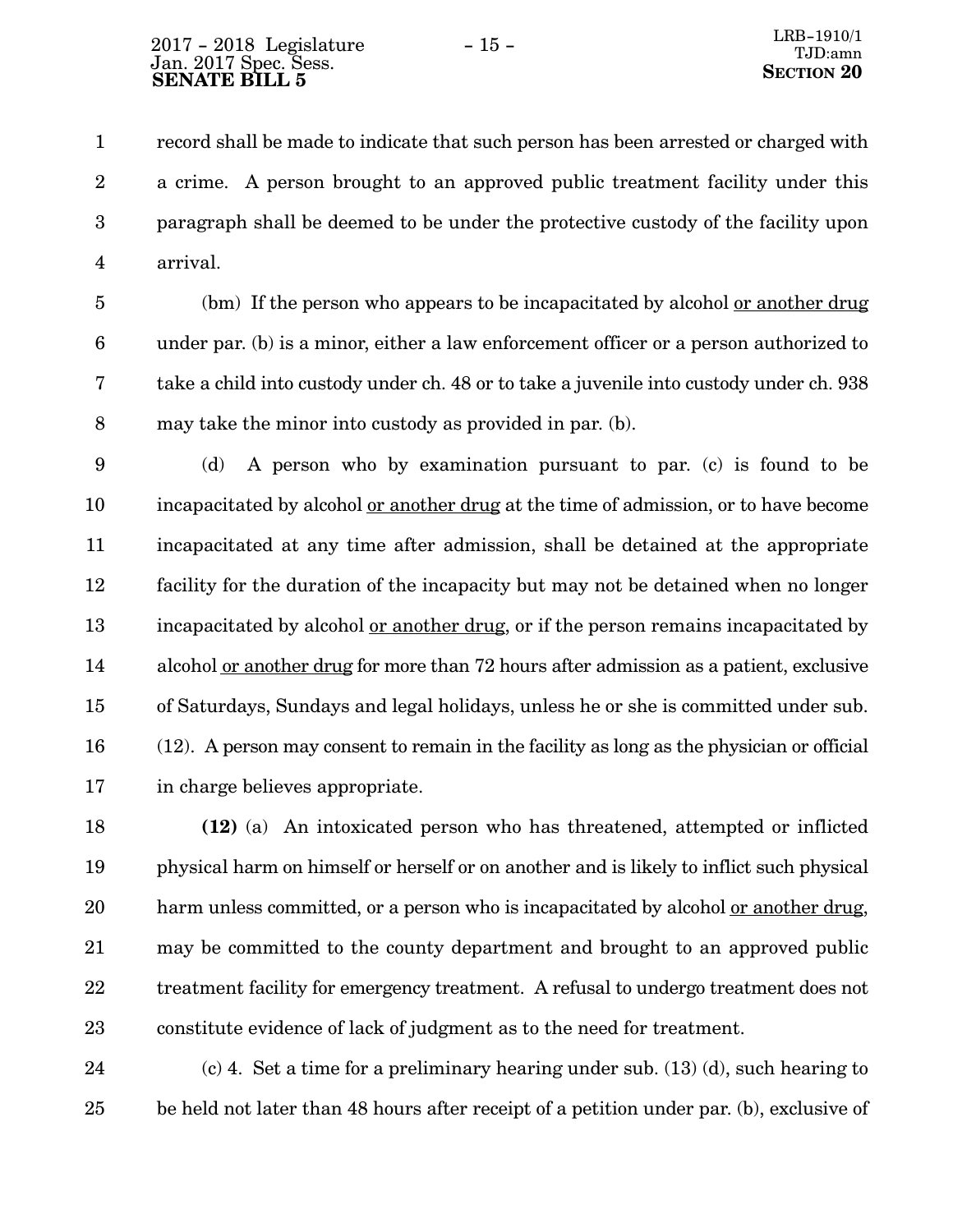Saturdays, Sundays and legal holidays. If at such time the person is unable to assist in the defense because he or she is incapacitated by alcohol or another drug, an extension of not more than 48 hours, exclusive of Saturdays, Sundays and legal holidays, may be had upon motion of the person or the person's attorney. 1 2 3 4

**(13)** (a) (intro.) A person may be committed to the custody of the county department by the circuit court upon the petition of 3 adults, at least one of whom has personal knowledge of the conduct and condition of the person sought to be committed. A refusal to undergo treatment shall not constitute evidence of lack of judgment as to the need for treatment. The petition for commitment shall do all of the following: 5 6 7 8 9 10

1. Allege that the condition of the person is such that he or she habitually lacks self-control as to the use of alcohol beverages or other drugs, and uses such beverages or drugs to the extent that health is substantially impaired or endangered and social or economic functioning is substantially disrupted;. 11 12 13 14

2. Allege that such condition of the person is evidenced by a pattern of conduct which is dangerous to the person or to others; 15 16

3. State that the person is a child or state facts sufficient for a determination of indigency of the person;. 17 18

4. Be supported by the affidavit of each petitioner who has personal knowledge which avers with particularity the factual basis for the allegations contained in the petition; and. 19 20 21

(b) 4. Set a time for a preliminary hearing under par. (d). If the person is taken into protective custody, such hearing shall be held not later than 72 hours after the person arrives at the approved public treatment facility, exclusive of Saturdays, Sundays and legal holidays. If at that time the person is unable to assist in the 22 23 24 25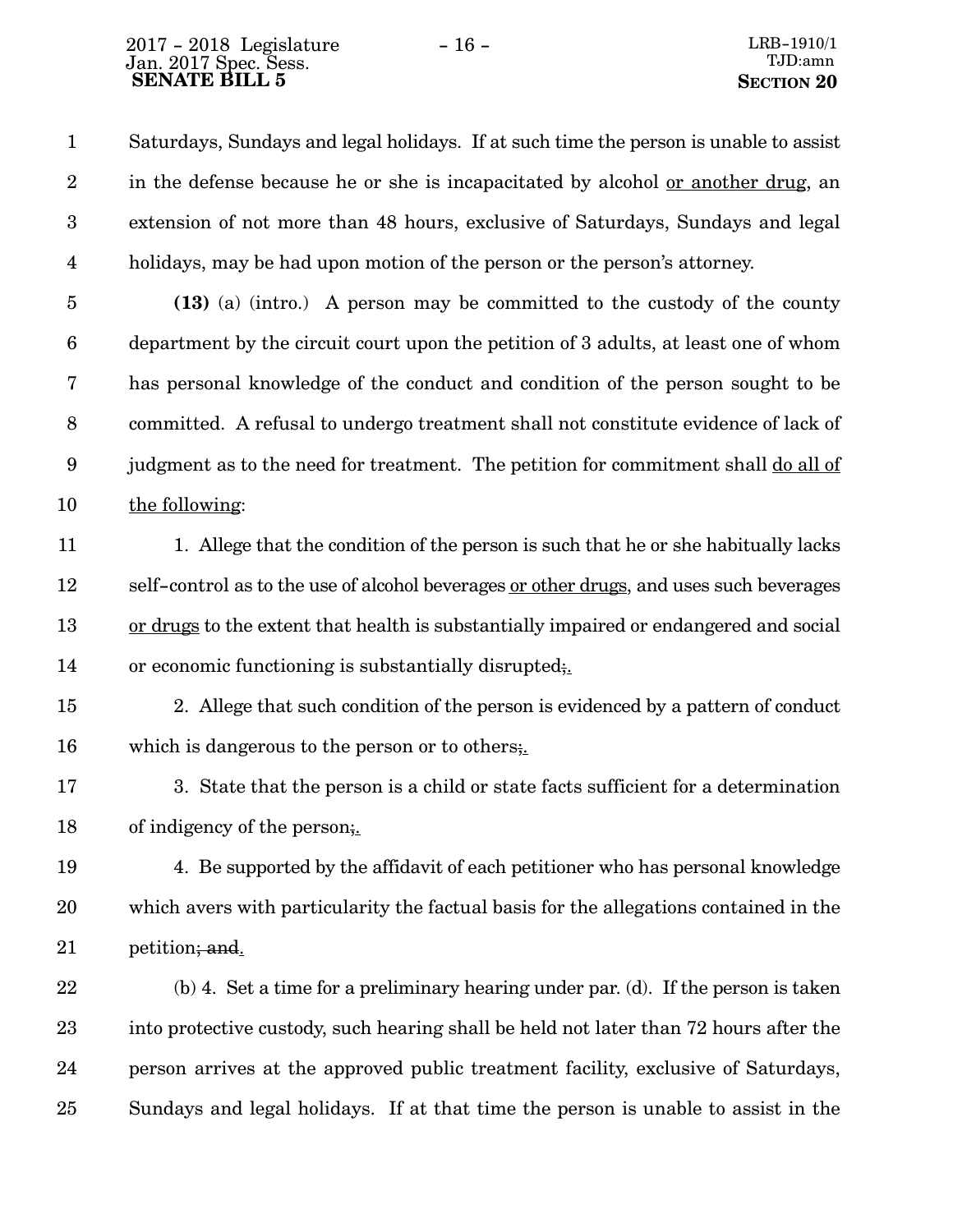defense because he or she is incapacitated by alcohol or another drug, an extension of not more than 48 hours, exclusive of Saturdays, Sundays and legal holidays, may be had upon motion of the person or the person's attorney. 1 2 3

**(14)** (a) Except as otherwise provided in s. 51.30, the registration and treatment records of alcoholism or drug dependence treatment programs and facilities shall remain confidential and are privileged to the patient. The application of s. 51.30 is limited by any rule promulgated under s. 51.30 (4) (c) for the purpose of protecting the confidentiality of alcoholism or drug dependence treatment records in conformity with federal requirements. 4 5 6 7 8 9

**(15)** (c) A private or public general hospital may not refuse admission or treatment to a person in need of medical services solely because that person is an "alcoholic", is "drug dependent", is "incapacitated by alcohol", is "incapacitated by another drug", or is an "intoxicated person" as defined in sub. (2). This paragraph does not require a hospital to admit or treat the person if the hospital does not ordinarily provide the services required by the person. A private or public general hospital which violates this paragraph shall forfeit not more than \$500. 10 11 12 13 14 15 16

**(19)** SHORT TITLE. This section may be cited as the "Alcoholism, Drug Dependence, and Intoxication Treatment Act". 17 18

19

**SECTION 21.** 101.121 (4) (b) of the statutes is amended to read:

101.121 **(4)** (b) Paragraph (a) does not apply to any owner of a nursing home as defined in s. 50.01 (3), a hospital as defined in s. 50.33 (2) (a) and (c) or an approved public or private treatment facility for alcoholics and persons who are drug dependent as defined in s. 51.45 (2) (b) and (c). 20 21 22 23

**SECTION 22.** 301.031 (2r) (a) 3. of the statutes is amended to read: 24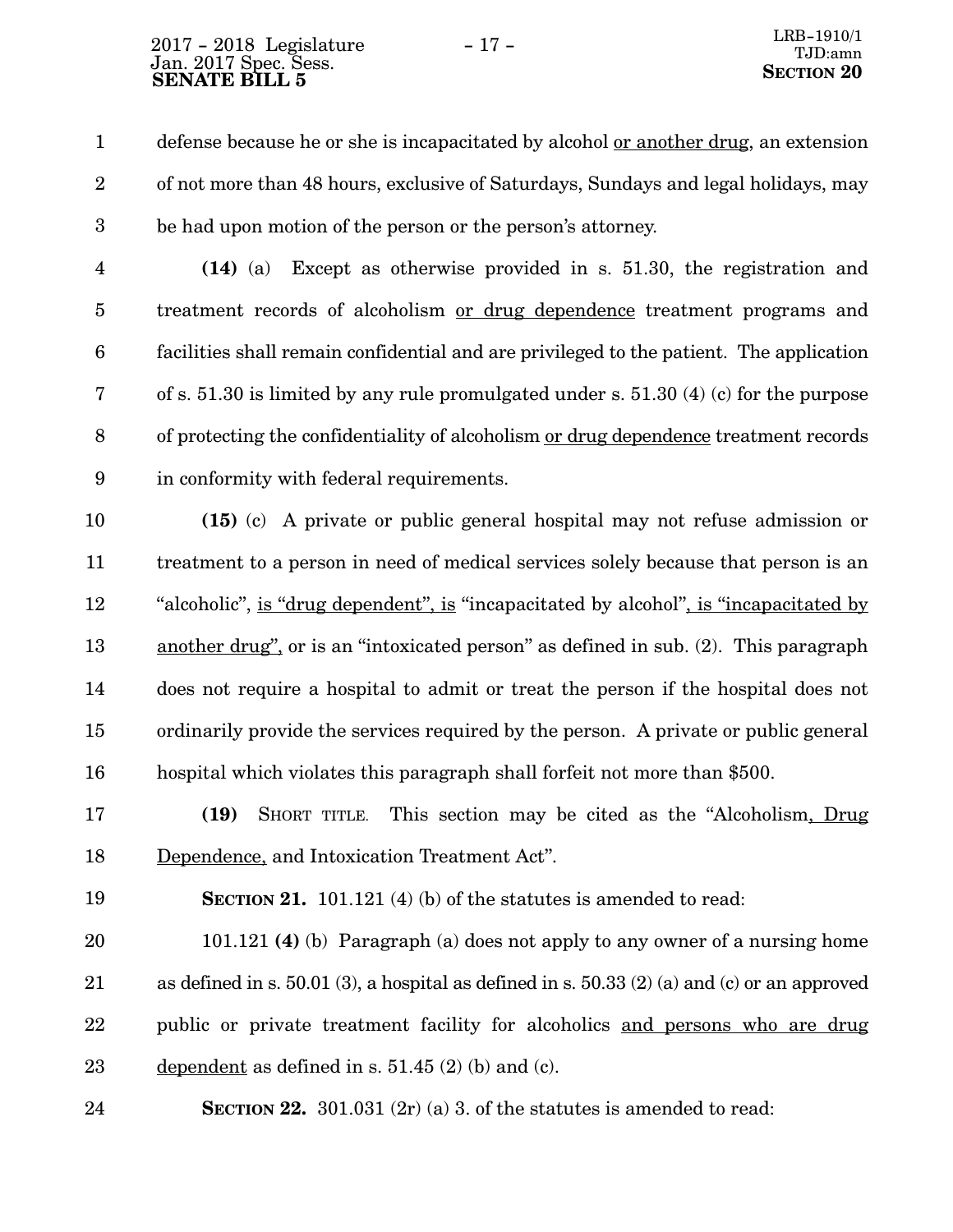301.031 **(2r)** (a) 3. Is for the treatment of alcoholics and persons who are drug dependent in treatment facilities which have not been approved by the department of health services in accordance with s. 51.45 (8). **SECTION 23.** 302.38 (1) of the statutes is amended to read: 302.38 **(1)** If a prisoner needs medical or hospital care or is intoxicated or incapacitated by alcohol or another drug the sheriff, superintendent or other keeper of the jail or house of correction shall provide appropriate care or treatment and may transfer the prisoner to a hospital or to an approved treatment facility under s. 51.45 (2) (b) and (c), making provision for the security of the prisoner. The sheriff, superintendent or other keeper may provide appropriate care or treatment under this subsection for a prisoner under 18 years of age and may transfer a prisoner under 18 years of age under this subsection without obtaining the consent of the prisoner's parent, guardian or legal custodian. The sheriff, superintendent or other keeper may charge a prisoner for the costs of providing medical care to the prisoner while he or she is in the jail or house of correction. If the sheriff or other keeper maintains a personal money account for an inmate's use for payment for items from canteen, vending or similar services, the sheriff or other keeper may make deductions from the account to pay for the charges under this subsection. 1 2 3 4 5 6 7 8 9 10 11 12 13 14 15 16 17 18

19

**SECTION 24.**  $346.65(2g)(b)$  of the statutes is amended to read:

346.65 **(2g)** (b) The court may require a person ordered to perform community service work under par. (a) or (ag), or under s. 973.05 (3) (a) if that person's fine resulted from violating s. 346.63 (2), 940.09 (1) or 940.25, to participate in community service work that demonstrates the adverse effects of substance abuse or of operating a vehicle while under the influence of an intoxicant or other drug, including working at an alcoholism a treatment facility approved under s. 51.45, an emergency room 20 21 22 23 24 25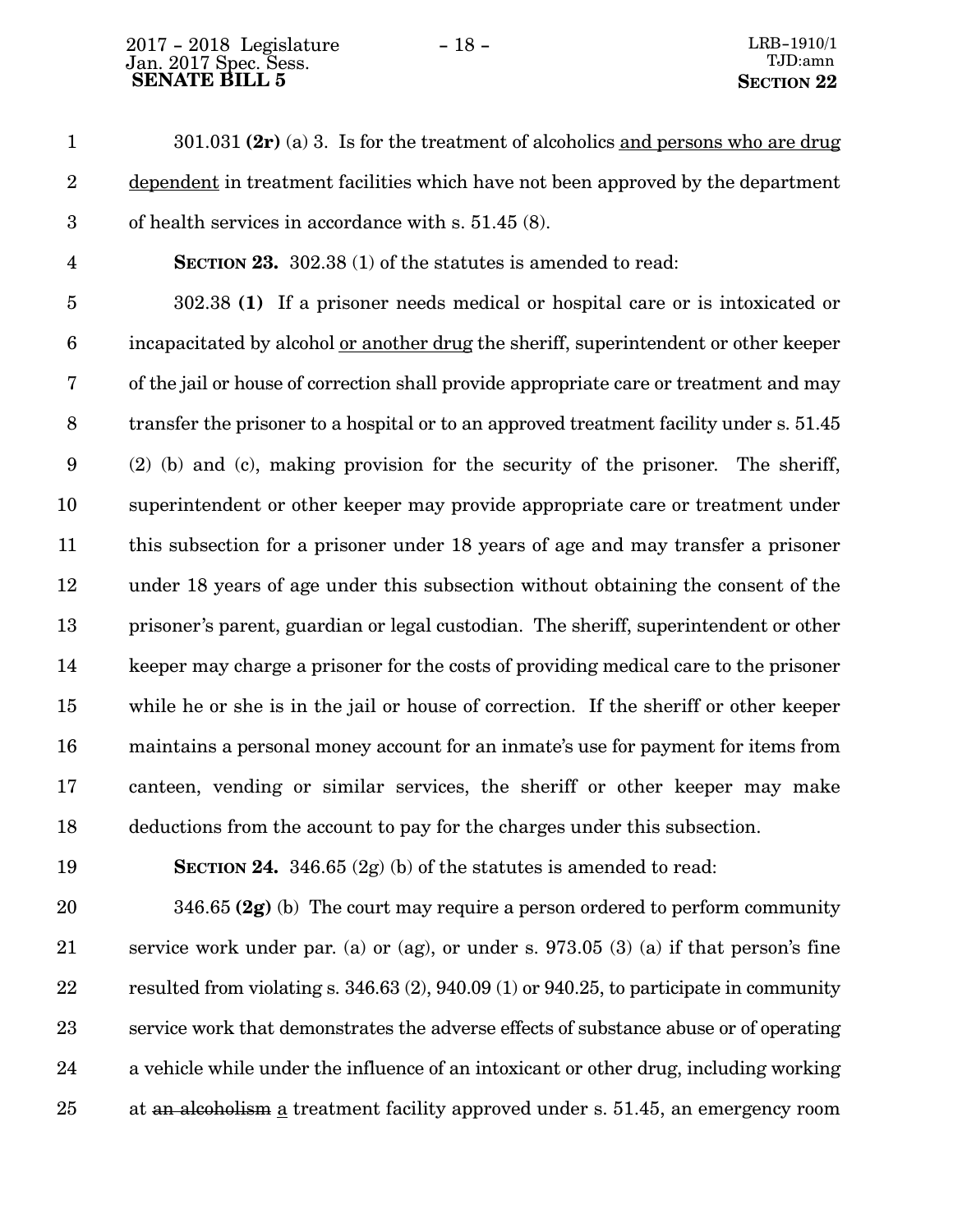of a general hospital or a driver awareness program under s. 346.637. The court may order the person to pay a reasonable fee, based on the person's ability to pay, to offset the cost of establishing, maintaining and monitoring the community service work ordered under this paragraph. If the opportunities available to perform community service work are fewer in number than the number of defendants eligible under this subsection, the court shall, when making an order under this paragraph, give preference to defendants who were under 21 years of age at the time of the offense. All provisions of par. (am) apply to any community service work ordered under this paragraph. 1 2 3 4 5 6 7 8 9

10

**SECTION 25.** 346.65 (2i) of the statutes is amended to read:

346.65 **(2i)** In addition to the authority of the court under sub. (2g) and s. 973.05 (3) (a), the court may order a defendant subject to sub. (2), or a defendant subject to s. 973.05 (3) (a) who violated s. 346.63 (2), 940.09 (1), or 940.25, to visit a site that demonstrates the adverse effects of substance abuse or of operating a vehicle while under the influence of an intoxicant or other drug, including an alcoholism a treatment facility approved under s. 51.45 or an emergency room of a general hospital in lieu of part or all of any forfeiture imposed or in addition to any penalty imposed. The court may order the defendant to pay a reasonable fee, based on the person's ability to pay, to offset the costs of establishing, maintaining, and monitoring the visits ordered under this subsection. The court may order a visit to the site only if agreed to by the person responsible for the site. If the opportunities available to visit sites under this subsection are fewer than the number of defendants eligible for a visit, the court shall, when making an order under this subsection, give preference to defendants who were under 21 years of age at the time of the offense. The court shall ensure that the visit is monitored. A visit to a site may be ordered 11 12 13 14 15 16 17 18 19 20 21 22 23 24 25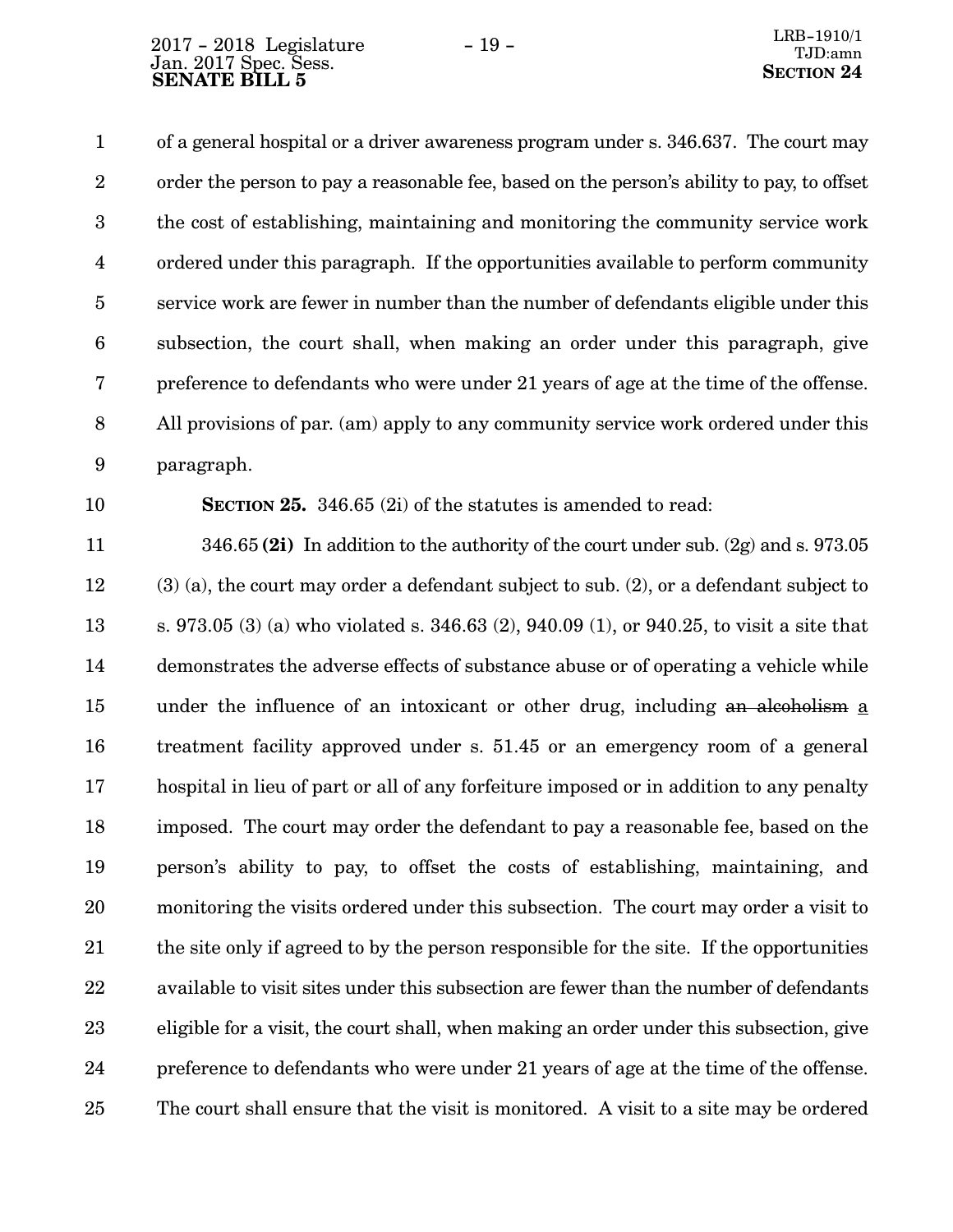for a specific time and a specific day to allow the defendant to observe victims of vehicle accidents involving intoxicated drivers. If it appears to the court that the defendant has not complied with the court order to visit a site or to pay a reasonable fee, the court may order the defendant to show cause why he or she should not be held in contempt of court. Any organization or agency acting in good faith to which a defendant is assigned pursuant to an order under this subsection has immunity from any civil liability in excess of \$25,000 for acts or omissions by or impacting on the defendant. The issuance or possibility of the issuance of an order under this subsection does not entitle an indigent defendant who is subject to sub. (2) (am) 1. to representation by counsel under ch. 977. 1 2 3 4 5 6 7 8 9 10

11

**SECTION 26.** 782.01 (2) of the statutes is amended to read:

782.01 **(2)** Any person confined in any hospital or institution as mentally ill or committed for treatment of alcoholism or drug dependence under s. 51.45 (13) may prosecute such writ, and the question of mental illness or need for treatment shall be determined by the court or judge issuing the same. If such court or judge decides that the person is mentally ill or in need of treatment such decision shall not bar the prosecution of such writ a 2nd time if it is claimed that such person has been restored to reason or is no longer in need of treatment. 12 13 14 15 16 17 18

**SECTION 27.** 938.02 (5g) of the statutes is amended to read: 19

938.02 **(5g)** "Drug dependent" has the meaning given in s. 51.01 (8) (8b). 20

**SECTION 28.** 938.20 (6) of the statutes is amended to read: 21

938.20 **(6)** DELIVERY OF INTOXICATED JUVENILE. If the juvenile is believed to be an intoxicated person who has threatened, attempted or inflicted physical harm on himself or herself or on another and is likely to inflict such physical harm unless committed, or is incapacitated by alcohol or another drug, the person taking the 22 23 24 25